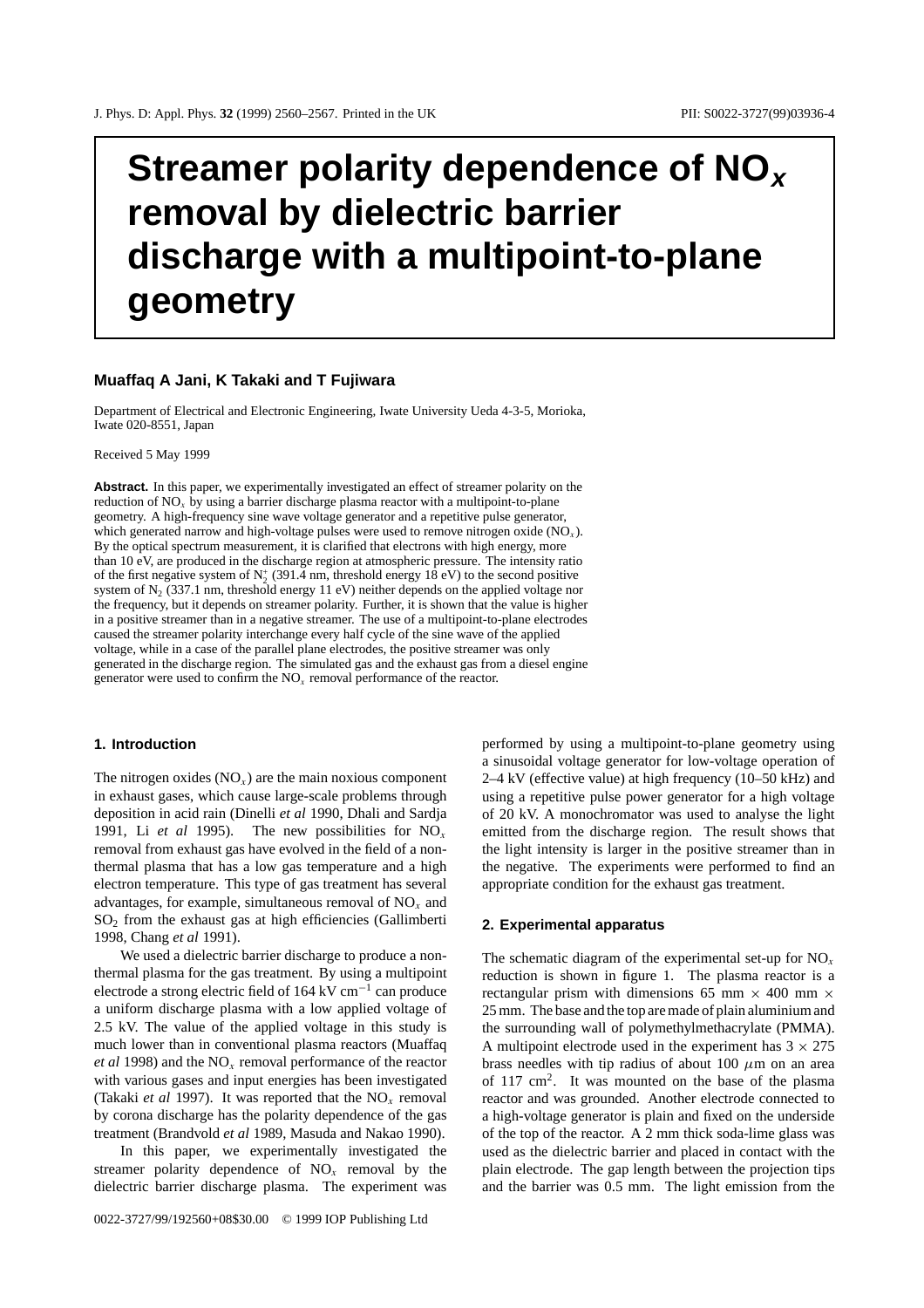

**Figure 1.** Experimental set-up.

discharge was focused into a monochromator (Nikon P-250) through 0.5 mm slit with length of 20 cm. The observed spectra are emission lines of the first negative system (FNS) of  $N_2^+$  (391.4 nm) and the second positive system (SPS) of  $N<sub>2</sub>$  (337.1 nm). The intensity ratio of these spectral line emissions provides information on the electron energy in the discharge region (Sato and Shida 1995).

A simulated flue gas, which was composed of three kinds of premixed gases, was used to investigate the performance of the reactor. Besides the simulated gas, an actual exhaust gas was used in the experiment. The plasma reactor was installed in a slipstream of the main exhaust gas flow from a diesel engine generator (Denyo DCA-25SP1) with a rating of 20 kV A. The applied voltage was measured with a high-voltage probe (Sony Tektronix P6015) and the circuit current by a Rogowski coil (Pearson 2878F). The electric charge through the discharge can be calculated by measurement of the voltage across a capacitor, which is inserted between the reactor and the ground. A digitizing oscilloscope (TDS310) was used for monitoring the output signals of the measurement instruments. The concentration of  $NO<sub>x</sub>$  ( $NO + NO<sub>2</sub>$ ) in outlet gas was measured by using a  $NO<sub>x</sub>$ -analyser based on the chemical-luminescence method.

The experiment was performed using the sine wave and repetitive pulse voltage generators. Sinusoidal voltage of 10–50 kHz and 0–800 V*pp* (peak-to-peak value) is generated by a power supply and stepped up by a 1:15 transformer. Figures 2(*a*), (*b*) and (*c*) show the typical waveforms of applied sinusoidal voltage, discharge current and consumed energy in the reactor, respectively. The fundamental wave of the circuit current leads the applied voltage by 90◦ in the phase angle due to the large capacity of the reactor. A number of small pulses superposed on the fundamental wave are caused by micro-discharges in the reactor. The consumed energy is calculated from the time integral of the product of the applied voltage and the circuit current. The discharge



**Figure 2.** Typical waveforms in a dielectric barrier discharge. (*a*) applied voltage, (*b*) discharge current, (*c*) energy consumed in the reactor.

current is approximately 0.11 mA in peak-to-peak value at 20 kHz and 3 kV.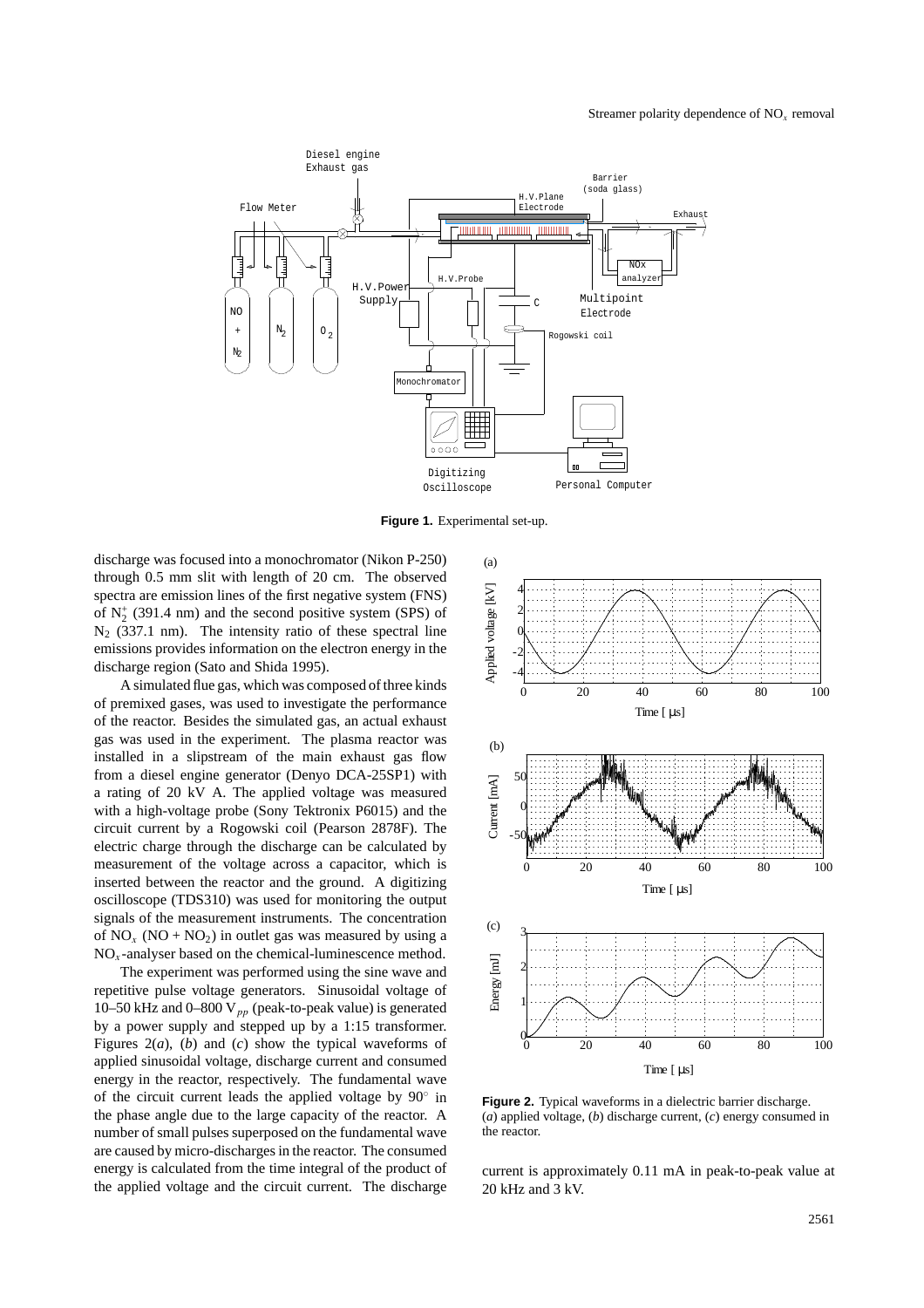





**Figure 4.** The typical waveforms of (*a*) a high-voltage pulse, (*b*) discharge current and (*c*) consumed energy in the reactor.

A high-voltage pulse was generated by discharging a coaxial cable RG-58 and the pulse repetition was, in principle, controlled by a gap switch (Ishii and Yamada 1985, Takaki *et al* 1997). An equivalent circuit for the pulse generator is shown in figure 3. The coaxial cable with 10 m length is used to generate a 50 ns pulse width. The core of the cable is grounded through a terminating resistor of 500  $\Omega$  at the opposite side of the reactor.

Figures 4(*a*), (*b*) and (*c*) show the typical waveforms of a high-voltage pulse, circuit current and consumed energy, respectively. The coaxial cable was charged up to 20 kV. The rise time is 50 ns when the voltage reaches 80% of the peak

value. Then, the circuit current can be expressed by

$$
i_c = c \, \mathrm{d}V/\mathrm{d}t. \tag{1}
$$

The energy can be obtained from the applied voltage measured at time interval of ns.

## **3. Experimental results**

#### **3.1. NO***<sup>x</sup>* **removal**

In the gas discharge phase, it is considered that the electron is the main source of radical generation. The following reactions are expected for the  $NO<sub>x</sub>$  reduction process via radical formation:

$$
O_2 + e \rightarrow O + O + e \tag{2}
$$

$$
N_2 + e \rightarrow N + N + e \tag{3}
$$

$$
NO + N \rightarrow N_2 + e
$$
 (4)

$$
NO_2 + O \rightarrow NO + O_2. \tag{5}
$$

Also the  $NO<sub>2</sub>$  will be generated through the reverse reaction as follows

$$
2NO + O_2 \rightarrow 2NO_2 \tag{6}
$$

$$
NO + O_3 \rightarrow NO_2 + O_2. \tag{7}
$$

Reactions (6) and (7) strongly depend on the gas temperature (Lowke and Morrow 1995). By controlling the energy input toward the discharge plasma, it is possible to minimize the production of  $NO_2$  and to remove  $NO_x$  from the gas. The production of other species such as  $N_2O$  through the oxidation of  $NO<sub>2</sub>$  is very small and negligible in this experiment.

At first, the experiments were performed by application of the sinusoidal voltage and the repetitive pulsed voltage with a 35 ns pulse width. Figure 5 shows NO reduction as a function of energy density. The NO removal increases with energy density. The gas flow rate in the plasma reactor was 5 l min<sup>-1</sup> and the gas compositions were 90% NO +  $N_2$  and 10% O2. The magnitude of the high-voltage pulse was set to 18 kV. The consumed energies per pulse at the positive and negative pulses were about 26.2 mJ and 24.4 mJ, respectively. It can be seen that the removal of NO is essentially possible with both polarities. The NO removal by a positive pulse is almost equal to that by a negative pulse at the same energy density. This result agrees with the previous data by other investigators (Masuda and Nakao 1990, Amirov *et al* 1993). In addition, NO removal is larger by pulse repetition than by sinusoidal wave.

As a comparison with other  $NO<sub>x</sub>$  treatments, efficiencies based on electron beam processing, pulse corona and barrier discharge methods have been presented in detail previously (Penetrante *et al* 1997). It is interested to note that all of the data of NO removal efficiency through the reaction of  $N_2$  + NO by pulse corona and barrier discharge show the same result. In which case, we obtained a  $NO<sub>x</sub>$  removal efficiency by the barrier discharge with pulse voltage that is better than with the sinusoidal voltage. It was reported that the streamer inception voltage increases with a rise rate of electric field: 31.8 kV for 0.12 kV *µ*s cm−<sup>1</sup> and 37.12 kV for 0.91 kV *µ*s cm−<sup>1</sup> (Baldo *et al* 1975, Harid and Waters 1991,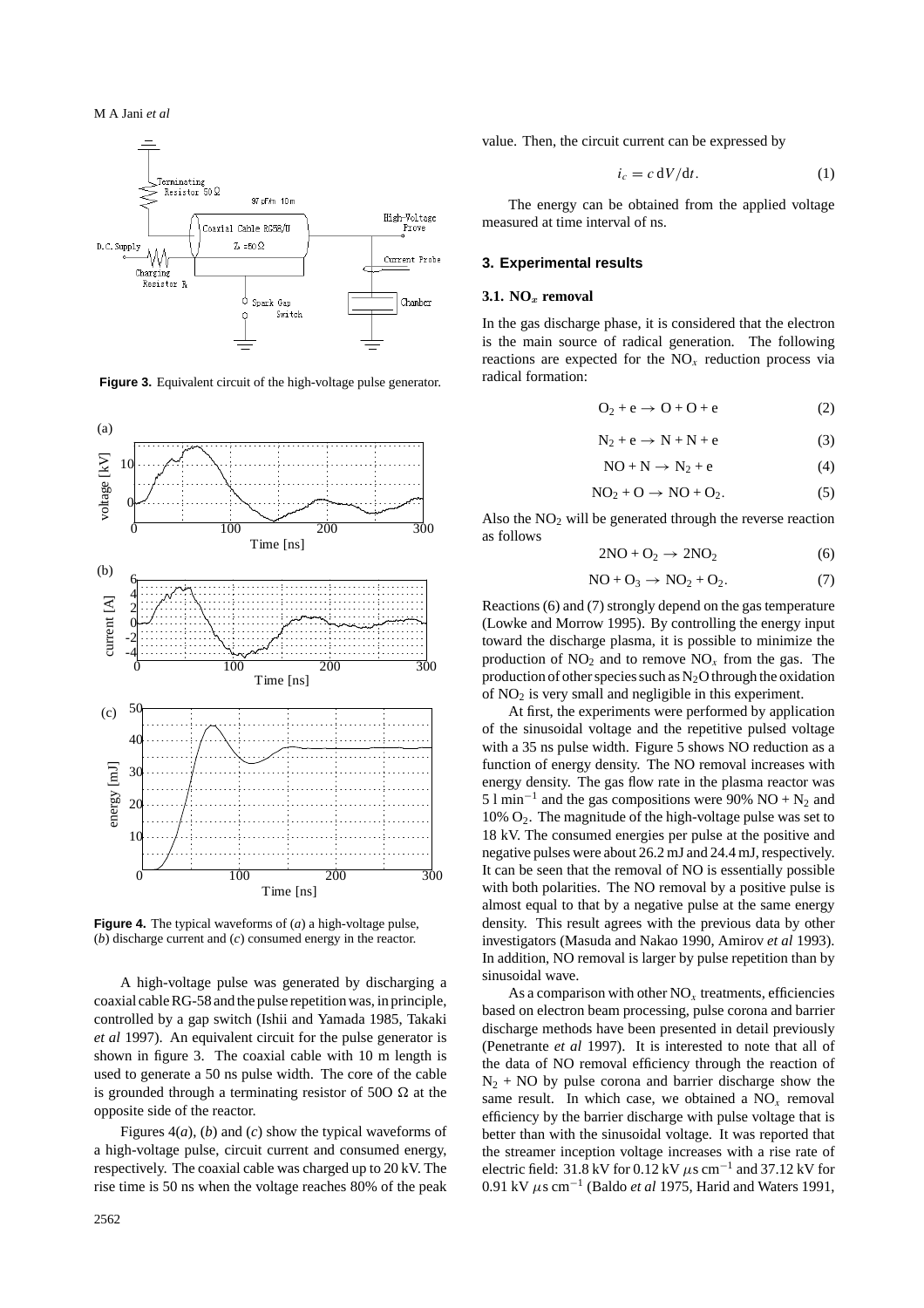Streamer polarity dependence of NO*<sup>x</sup>* removal



Figure 5. NO removal as a function of energy density.



Initial concentration of NO [ppm]

**Figure 6.** The relationship between NO removal and initial concentration.

Rea and Yan 1995). In this work an average value of the electric field is about 50 kV cm<sup>-1</sup> at 2.5 kV and gap length of 0.5 mm. Taking into account the non-uniform field around the point tip, the electric field is calculated from the Mason formula (Mason 1955)

$$
E = \frac{2V}{R\ln(1 + 4d/R)}\tag{8}
$$

where *V* is the applied voltage, *d* is gap length and *R* is radius of the needle tip. The value of electric field is  $164 \text{ kV cm}^{-1}$ and it is raised to about three times the average value. At the frequency of 100 kHz, the inception field rate is calculated to be 1*.*<sup>64</sup> <sup>×</sup> 103 kV *<sup>µ</sup>*s cm−<sup>1</sup>

It is considered that the streamer propagation is promoted by the strong electric field which makes the electron temperature and electron density increase. In such a streamer the NO removal effectively increases at the large scale of the voltage rise.

Figure 6 shows the relationship between NO reduction and the initial concentration. The gas flow rate was  $51 \text{min}^{-1}$ and the pulse voltage was set to 18 kV, to compare with the



**Figure 7.** The dependence of NO and NO*<sup>x</sup>* removal on the applied voltage waveforms at high input energy.

experimental results of sinusoidal voltage at the same energy density. We obtained an energy density of 8.2 J  $l^{-1}$  for the positive pulse voltage, whereas in the case of negative pulse voltage and sinusoidal voltage the value is 6.7 J l<sup>-1</sup>. The NO removal decreases at high initial concentration. The result shows that the removal by a positive pulse is substantially greater than that by a negative pulse because the energy in the plasma is more at the positive pulse than at the negative pulse. It is considered that the application of a positive pulse leads to the formation of many positive streamers, which have a high electric field region at their heads.

Figure 7 shows the dependences of NO and  $NO<sub>x</sub>$ removals on the applied-voltage waveforms at high input energy. The rate of gas flow into the plasma reactor is 5 l min−1. The input electric power into plasma per cycle of sine wave is 0.38 mJ at 2.1 kV and 20 kHz. In the case of pulse voltage, the input power into plasma per cycle is 0.11 J at 20 kV and repetition rate 47 pulses per second (pps). The energy density is about 91 J l<sup>-1</sup> and 62 J l<sup>-1</sup>. The maximum value of NO removal by a sinusoidal wave is 170 parts per million (ppm) and it by a pulse voltage is 130 ppm. The NO removal by pulse wave is almost constant and independent of initial concentration, whereas at higher concentrations the  $NO<sub>x</sub>$  removal by sinusoidal wave decreases abruptly. It was reported that the removal efficiency is greater at higher initial concentration (Amirov *et al* 1993, Yan *et al* 1993, Klein *et al* 1995). It is considered that the number of  $N(^2D)$ radicals increase and it would lead to  $NO<sub>2</sub>$  production. The NO*<sup>x</sup>* removal decreases with increasing initial concentration because the oxidation of NO to  $NO<sub>2</sub>$  is promoted.

The experiment using an actual exhaust gas was performed. The exhaust gas from diesel engine consists of various components  $CO$ ,  $CO<sub>2</sub>$ ,  $H<sub>2</sub>O$  etc besides  $NO<sub>2</sub>$  and NO. The composition depends on the load condition of the diesel engine generator. Figure 8 shows the main components as a function of the load current of the diesel engine generator, with a rating of 20 kV A. It is seen that the concentration of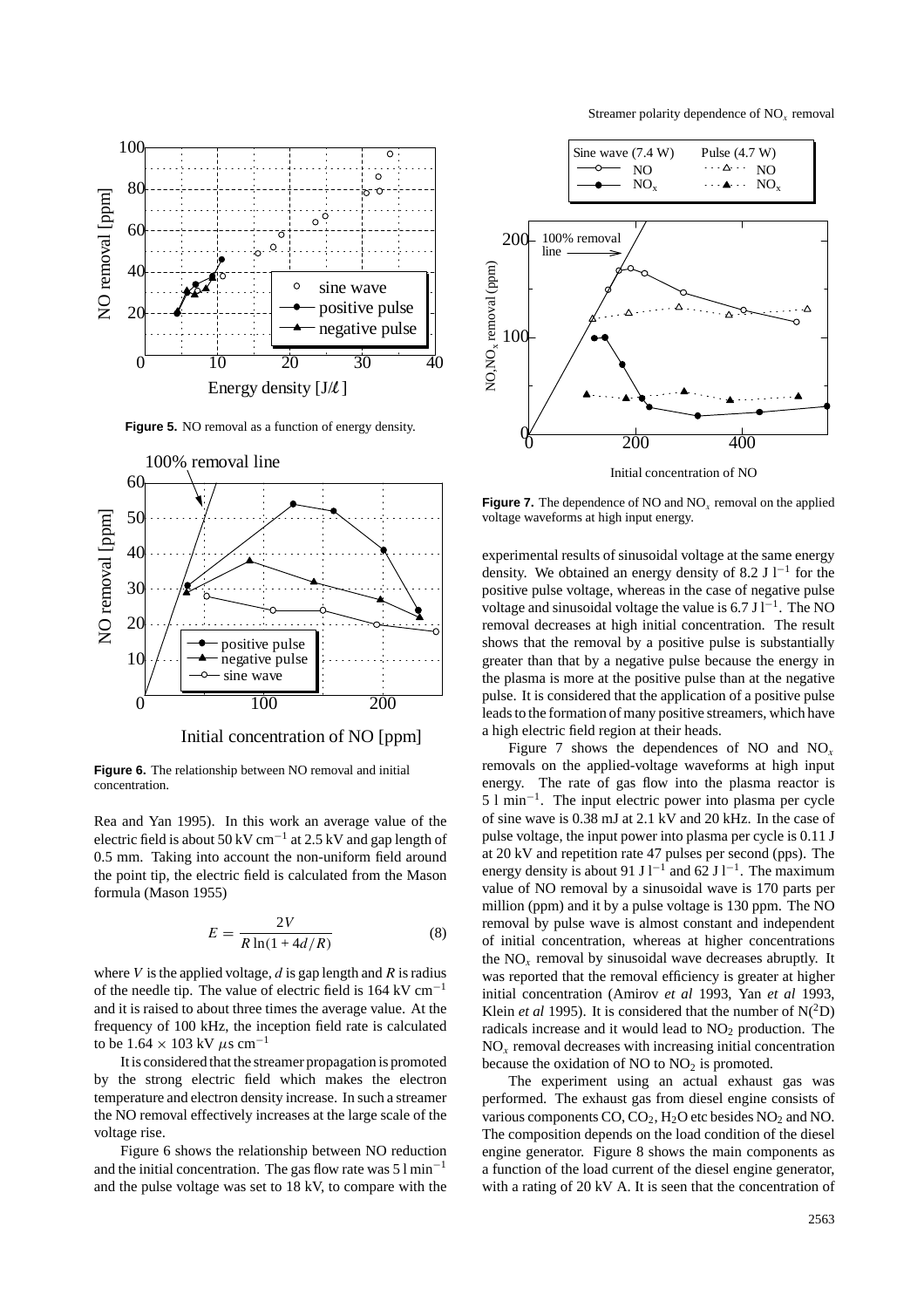

**Figure 8.** The concentrations of exhaust gas compositions as a function of load current of the 20 kV A diesel engine generator.

 $O<sub>2</sub>$  decreases with a load current near to 8%, whereas NO increases to 300 ppm. The exhaust gas contains  $CO$  and  $O<sub>2</sub>$ at high concentration under the condition of no load, whereas the concentrations of  $NO$  and  $NO<sub>2</sub>$  in the gas increase with load current.

Figure 9 shows NO removal efficiency as a function of load current of the diesel engine generator using silica gel as a moisture filter for the exhaust gas. The gas flow into the plasma reactor was set to 5 l min−<sup>1</sup> by dividing the total exhaust gas flow from the diesel engine (1.2 m<sup>3</sup> min<sup>-1</sup>). Then, in the case of pulse voltage, the energy densities at both polarities are 30 J  $l^{-1}$ , whereas the energy density at a sinusoidal voltage is 26 J l<sup>-1</sup>. The NO removal decreases with load current of the diesel engine because the NO initial concentration increases with the load current. This tendency coincides with the experimental results of the simulated gas as shown in figure 6. We consider that the decrease of NO*<sup>x</sup>* removal is caused by the oxidation of NO. The NO removal reaches a maximum value of 56 ppm, 45 ppm and 59 ppm by positive pulse, negative pulse and sinusoidal voltage, respectively, and the *G* values are 2.6, 2.41 and 1.92 NO h eV. This means that the *G* value increases by positive pulse and is relatively low as compared with the result of the simulated gas.

Figure 10 shows the NO removal efficiency as a function of the load current of the diesel engine. The treatment was performed without silica gel at 5 l min−1. The removal efficiency is greater by using the pulse voltage than by using the sinusoidal voltage. This tendency coincides with the experimental result of the simulation gas. The NO removal efficiency decreases with increasing the load current in all cases of the sinusoidal wave and the positive and negative pulses.

#### **3.2. Spectroscopic measurements**

A discharge, which has a number of electrons with high energy at atmospheric pressure, is necessary for the NO*<sup>x</sup>* treatment. Therefore, it is important to investigate the electron energy during the streamer development. The observed spectra are emission lines of the FNS of  $N_2^+$ (391.4 nm, threshold energy 18.75 eV) and the SPS of  $N_2$ 



**Figure 9.** NO removal efficiency as a function of load current of the diesel engine generator using a silica gel as a moisture trap.



**Figure 10.** NO removal as a function of load current of the diesel engine without silica gel moisture trap.

(337.1 nm, the threshold energy 11.05 eV). The use of multipoint-to-plane electrodes was compared with parallel plane electrodes to provide information of the electron energy production in the discharge region. The electron energy distribution is generally not the normal Maxwellian distribution. Spyrou and Manassis (1989) used several electron energy distribution functions. They reported that for extreme cases there is a difference of 6 eV between Maxwell and Druyvesteyn distributions. However, it is common, that the larger the ratio of light intensity (FNS of  $N_2^+/SPS$  of  $N_2$ ), the higher the average energy of the electrons.

The typical wave of applied voltage and the light intensity for the SPS of  $N_2$  and the FNS of  $N_2^+$  are shown in figure 11. The full curve and the broken curve show the light intensity in the discharge region using the multipoint-to-plane geometry and parallel plane electrode, respectively. With regard to the discharge by multipoint-to-plane electrodes, figure 11 shows that the light intensity of the SPS of  $N_2$ is greater in the negative streamer than in the positive, while the light intensity of the FNS of  $N_2^+$  shows the contrary result. However, in the case of parallel plane electrodes there is no dependence of the light intensity on the streamer polarity in the discharge region.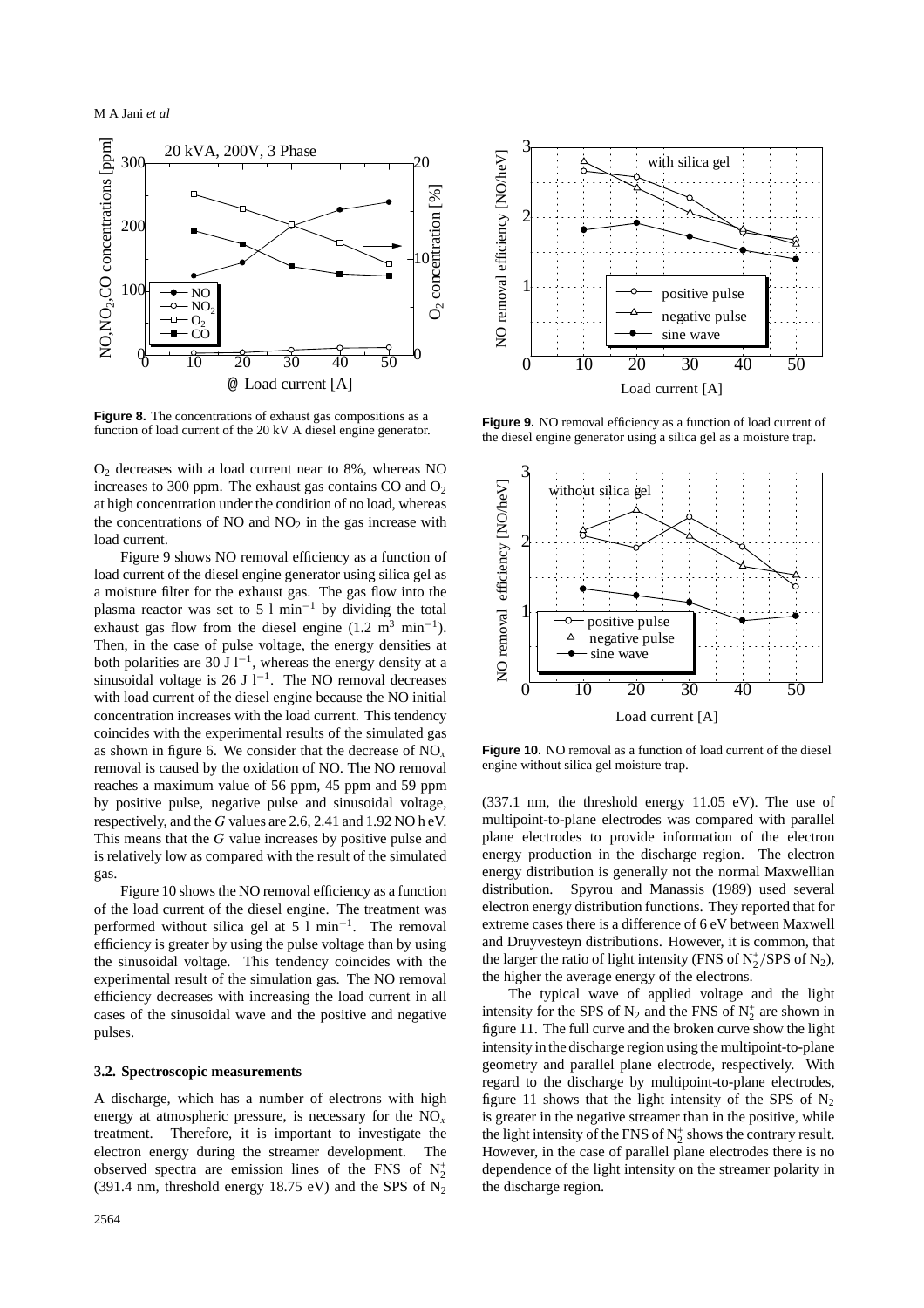

**Figure 11.** The typical profiles of (*a*) applied voltage, discharge current and the light intensities for (*b*) the second positive system of N<sub>2</sub>, (*c*) the first negative system of  $N_2^+$ .

The relationship between the applied voltage and the light intensity for the SPS of  $N_2$  and the FNS of  $N_2^+$  are shown in figure 12. From the figure, we can recognize that the reactor produces electrons with energy that are more than the threshold value of the SPS of  $N_2$  (11.05 eV). The SPS of N2 emission occurs at an applied voltage greater than 1.8 kV (effective value), while the FNS of  $N_2^+$  emission does so at voltages greater than 2.5 kV.

The spectroscopic measurement of electron energy in the plasma was reported by using the ratio of the FNS of  $N_2^+$  and the SPS of N2 (Spyrou and Manassis 1989, Gallimberti *et al* 1974, Yan *et al* 1993). Figure 13 shows the relationship between the intensity ratio of the FNS of  $N_2^+$  to the SPS of  $N_2$  and applied voltage at 20 kHz. The intensity ratio neither depends on the applied voltage nor the polarity of the streamer in the case of parallel plane electrodes. In the case of multipoint electrodes, however, it depends on polarity of the streamer. The results show that the value is more at positive polarity than at negative polarity and equal to the intensity ratio in the case of parallel plane electrodes.

The streamer polarity transforms a positive streamer into a negative streamer commonly in the barrier discharge between the parallel plane electrodes (Braun *et al* 1991). The electron temperature of positive streamer changes from 4 eV to 8 eV according to its location (Gallimberti *et al* 1974, Spyrou and Manassis 1989). This experimental result shows that the streamer in the barrier discharge between parallel planes at both polarities is similar to the positive streamer using multipoint electrodes. This means that the negative streamer between multipoint-to-plane electrodes is relatively weak as compared with the experiments by other authors (Gallimberti *et al* 1974, Spyrou and Manassis 1989, Braun *et al* 1991). Therefore, in the case of parallel plane electrodes, the positive streamer only is generated and the direction of the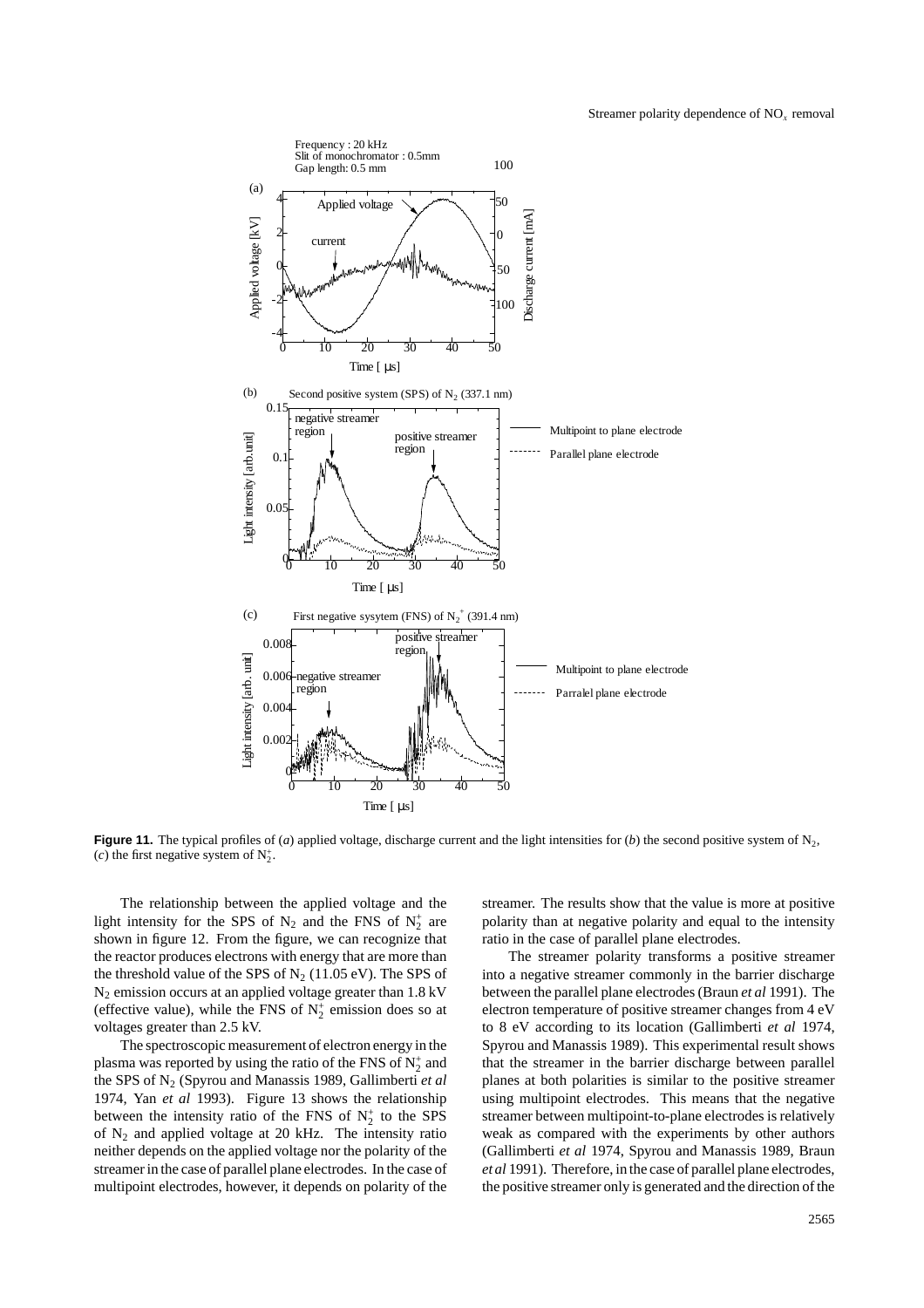

**Figure 12.** The relationship between the applied voltage and the light intensities of  $(a)$  the second positive system of N,  $(b)$  the first negative system of  $N_2^+$ .



**Figure 13.** The relationship between the intensity ratio of the first negative system of  $N_2^+$  to the second positive system of  $N_2$  at different applied voltages.

development is changed by the polarity of applied voltage, while in the case of multipoint-to-plane electrodes the nature of the streamer changes according to the polarity. However, the experimental result showed that the NO*<sup>x</sup>* reduction does not apparently depend on the polarity of the applied voltage, as shown in figures 9 and 10.

## **4. Conclusion**

For an application of  $NO<sub>x</sub>$  removal to exhaust gas treatment, a plasma reactor with multipoint-to-plane electrodes, to lower the operating voltage, is proposed. It was found from the spectrum measurements that this reactor could produce electrons in the discharge region at atmospheric pressure with energy greater than 10 eV. By adopting a frequency of several tens of kilohertz, the atmospheric discharge plasma with a large cross sectional area could be uniformly produced in a gap between multipoint electrodes and a dielectric barrier, even below 3 kV as effective value.

The spectrum observation showed that the intensity ratio of the FNS of  $N_2^+$  to the SPS of  $N_2$  is larger in a positive streamer than in a negative streamer. In the case of parallel plane electrodes the streamer was considered to be, substantially a positive streamer, while in the case of multipoint electrodes both positive and negative streamers were generated. Since the streamer is generated near a point of the electrode, an application of positive pulse to the multipoint electrodes leads to a formation of many positive streamers, whose heads have a region of high electric field. As a comparison, the results showed that pulse repetition is better in NO and  $NO<sub>x</sub>$  removal and the removal efficiency is better than in a sinusoidal wave.

The spectrum measurement was consistent with the experiment of NO and  $NO<sub>x</sub>$  removal. The positive streamer